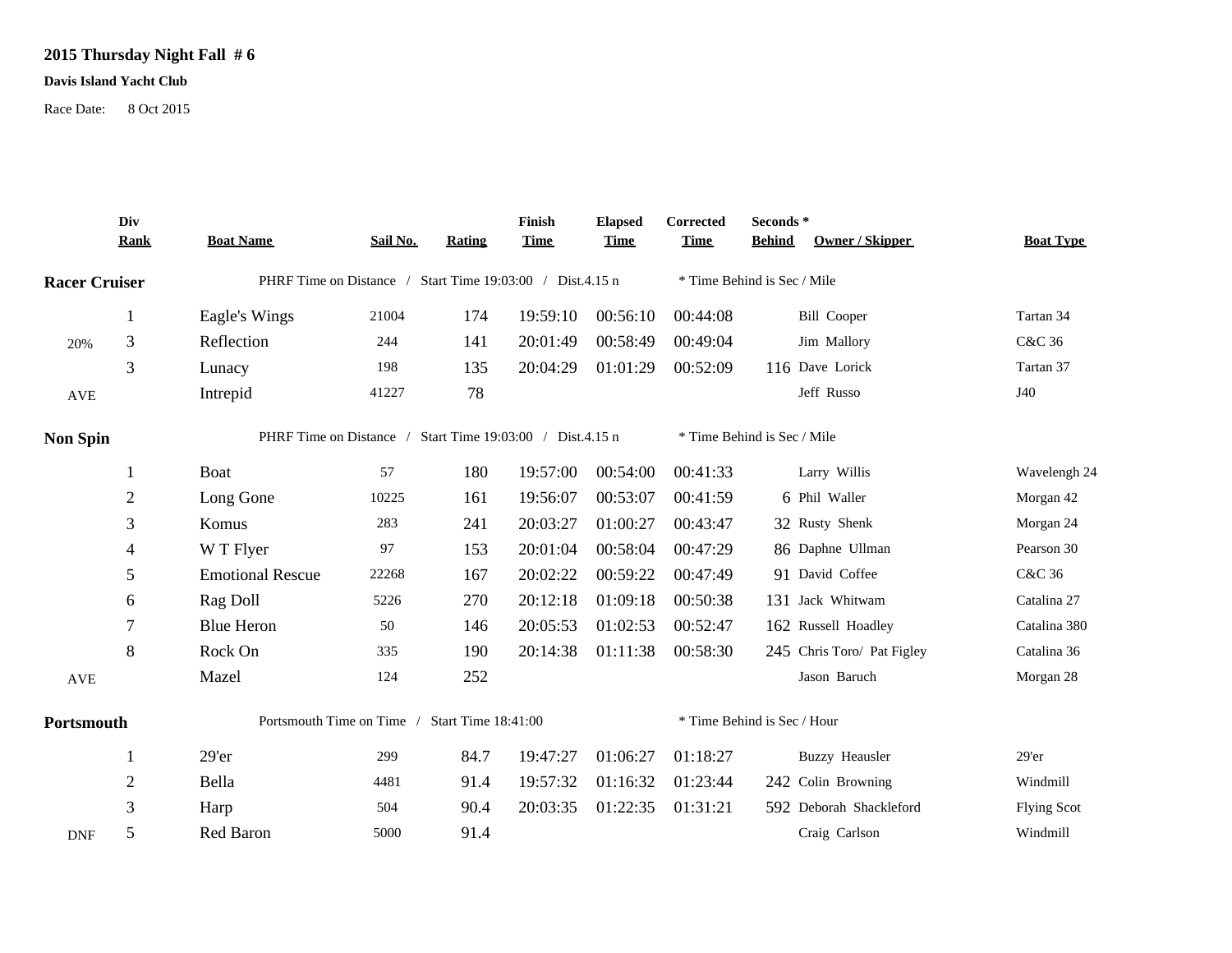| <b>Spin B</b>        |                | PHRF Time on Distance / Start Time 18:51:00 / Dist.5.74 n |       |     |          |          | * Time Behind is Sec / Mile |                            |                    |  |
|----------------------|----------------|-----------------------------------------------------------|-------|-----|----------|----------|-----------------------------|----------------------------|--------------------|--|
|                      | $\mathbf{1}$   | Alliance                                                  | 734   | 111 | 19:50:02 | 00:59:02 | 00:48:25                    | Bob Glaser/ Tom Barry      | Capri 30           |  |
|                      | $\overline{2}$ | Tenacity                                                  | 241   | 132 | 19:57:18 | 01:06:18 | 00:53:40                    | 55 Ken Hardy               | Laser 28           |  |
|                      | 3              | Junior                                                    | 41186 | 123 | 19:58:12 | 01:07:12 | 00:55:26                    | 73 Frank Selph Jr          | J27                |  |
|                      | 4              | Untouchable                                               | 11    | 111 | 19:58:06 | 01:07:06 | 00:56:29                    | 84 Allen Saunders          | Elliott 770        |  |
|                      | 5              | Meltemi                                                   | 40787 | 132 | 20:00:17 | 01:09:17 | 00:56:39                    | 86 Alex Korakis            | S <sub>2</sub> 9.1 |  |
|                      | 6              | Bay Wolf                                                  | 40177 | 132 | 20:01:06 | 01:10:06 | 00:57:28                    | 95 John Brennan            | S <sub>2</sub> 9.1 |  |
|                      | $\tau$         | Dr Bligh                                                  | 30    | 132 | 20:02:52 | 01:11:52 | 00:59:14                    | 113 Mike Maher             | S <sub>2</sub> 9.1 |  |
|                      | $\,8\,$        | Abracadabra                                               | 511   | 156 | 20:06:16 | 01:15:16 | 01:00:21                    | 125 Emily Kropp            | Wavelength 24      |  |
|                      | 9              | Forerunner                                                | 23656 | 132 | 20:12:08 | 01:21:08 | 01:08:30                    | 210 Tim Ruman/ Frank Selph | <b>J30</b>         |  |
| $\operatorname{AVE}$ |                | Privateer                                                 | 282   | 132 |          |          |                             | Chris Jones                | S <sub>2</sub> 9.1 |  |
| <b>Melges 24</b>     |                | PHRF Time on Distance / Start Time 18:46:00 / Dist.5.74 n |       |     |          |          | * Time Behind is Sec / Mile |                            |                    |  |
|                      | 1              | Firewater                                                 | 687   | 75  | 19:44:44 | 00:58:44 | 00:51:34                    | George Haynie              | Melges 24          |  |
|                      | $\sqrt{2}$     | Rogue                                                     | 457   | 75  | 19:45:00 | 00:59:00 | 00:51:50                    | 3 Bob Kroetsch             | Melges 24          |  |
|                      | 3              | Wicked Witch                                              | 719   | 75  | 19:46:30 | 01:00:30 | 00:53:20                    | 18 Joe Blouin              | Melges 24          |  |
|                      | $\overline{4}$ | Carmelita                                                 | 119   | 75  | 19:58:30 | 01:12:30 | 01:05:20                    | 144 J.A. Booker            | Melges 24          |  |
| J24                  |                | PHRF Time on Distance / Start Time 18:46:00 / Dist.5.74 n |       |     |          |          | * Time Behind is Sec / Mile |                            |                    |  |
|                      | 1              | Sabotage                                                  | 1858  | 171 | 19:56:58 | 01:10:58 | 00:54:36                    | Nate Vilardebo             | J24                |  |
|                      | $\mathfrak{2}$ | Ragged Edge                                               | 154   | 171 | 19:57:30 | 01:11:30 | 00:55:08                    | 6 Dan Kresge               | J24                |  |
|                      | 3              | Kraken                                                    | 3203  | 171 | 19:57:50 | 01:11:50 | 00:55:28                    | 9 Jeffrey Siewert          | J24                |  |
| Spin A               |                | PHRF Time on Distance / Start Time 18:56:00 / Dist.5.74 n |       |     |          |          | * Time Behind is Sec / Mile |                            |                    |  |
|                      | 1              | No Limit                                                  | 39526 | 42  | 19:48:12 | 00:52:12 | 00:48:11                    | Burns/Hobbs/ Zonnenberg    | Farr 395           |  |
|                      | $\overline{2}$ | Fire & Ice                                                | 83198 | 81  | 19:58:27 | 01:02:27 | 00:54:42                    | 68 George Cussins          | J105               |  |
|                      | 3              | Mad Cow 2                                                 | 46453 | 57  | 19:57:00 | 01:01:00 | 00:55:33                    | 77 Dave German/ Ed Ruark   | <b>B32</b>         |  |
|                      | 4              | Rocket                                                    | 48    | 72  | 19:58:52 | 01:02:52 | 00:55:59                    | 82 Tarry Grimsdale         | <b>J35</b>         |  |
|                      | 5              | Tampa Girl                                                | 83242 | 54  | 19:59:02 | 01:03:02 | 00:57:52                    | 101 Bill Terry             | J120               |  |

**HPR** Time on Time / Start Time 18:46:00 \* Time Behind is Sec / Hour